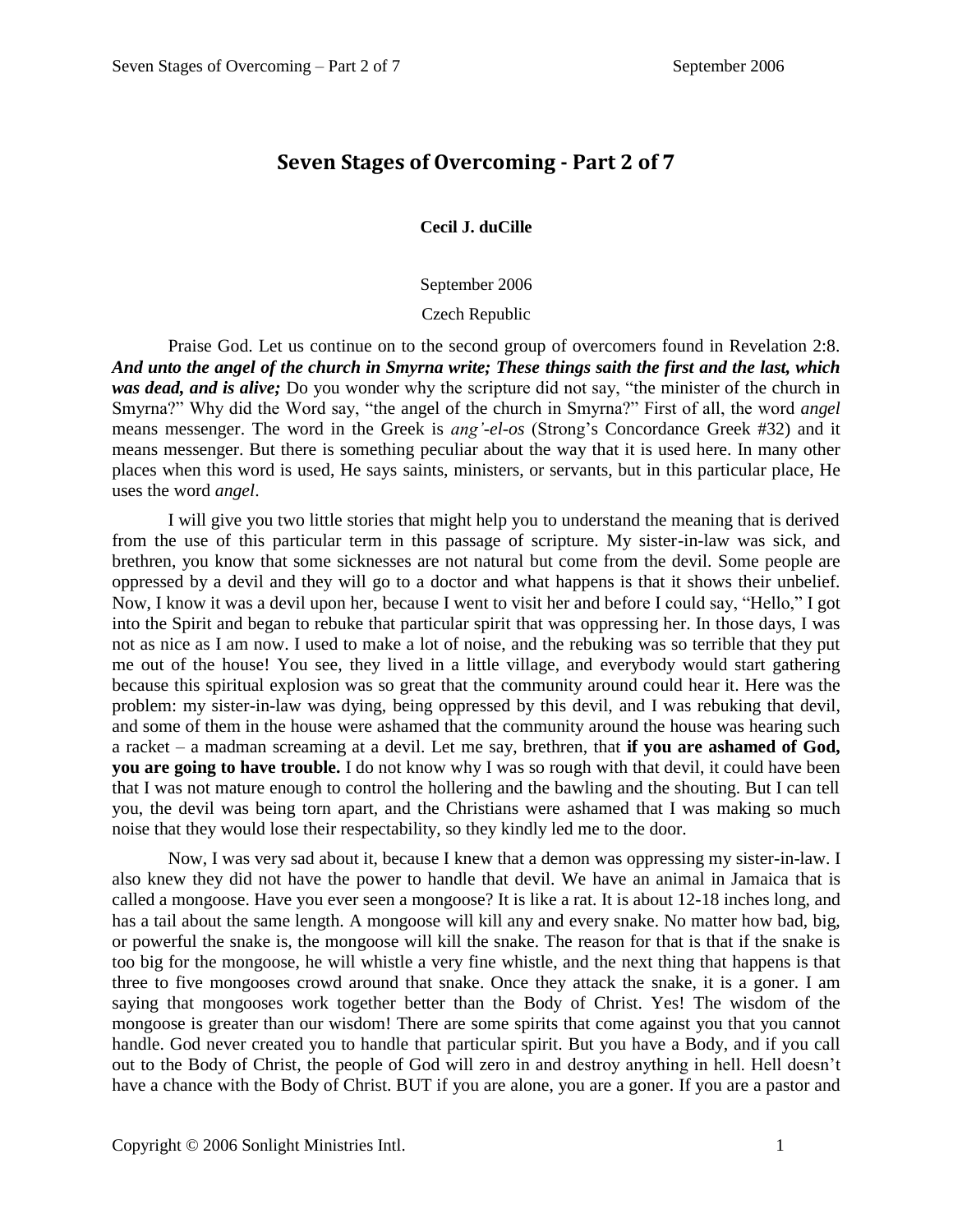head a congregation, and the congregation is submitted to you, the devil will tear you apart, and tear anyone of the congregation apart because they are all submitted to you instead of to Christ.

Because I was so noisy in my rebuking of devils, my family was afraid of me, so consequently they would not tell me when anything might be going wrong. So the devils jumped on my sister-in-law and she would turn up with a different disease almost every month. I was away in the country when my mother called me and said, "I want to tell you a secret. Your sister-in-law is dying and they do not want you to know. They are afraid that you will go there and make them ashamed by casting the devil out." I said, "Where is she?" She said, "She is at the University Hospital in a certain town in Jamaica." I called the brethren together. I said, "We have a problem for the Body of Christ. Let us fast and pray." Brethren, some kinds of devils do not come out but by fasting and prayer. There are some demons that are in your family that have never been conquered. They have taken one after the other, and your family has become like a bunch of sheep being eaten by a wolf. The devils that disturb your family, way back from Adam, are to be stopped by you. God is creating an overcomer company that must stop every devil at this time.

I will tell you another story. My family had so many devils in them that we were all possessed as young people. I am sorry for those people who I see fighting and cannot stop fighting. They always seem to be finding somebody to fight. That was the point where we were. A French man came to Jamaica and he married an Indian woman and their son, my father, married a black woman from Africa, the result of which was that they mixed the African and French culture. All the demons from both the African side and the French side came in to our family and what came out of that was that we were a bunch of fighters, and it was in this condition that God saved me! Hallelujah! Nobody else in my family up to that point had ever been saved. From the time I was a boy, I had never known a duCille that was a Christian. I had never known of one until God saved me. I did not know that after God saved me I would be beating up devils. I would get wild on these devils and I would rebuke them and I would cast them into the abyss. The devils became so distressed over my treatment of them that they sent a Christian to me to tell me not to be so rough with devils. "Don't be so rough with the devils. Don't you see that Jesus Christ did not send them to the abyss? They (the devils) said to Him (Jesus), 'Are you going to send us to the abyss so early?'" I said to the brother, "That was early, but now is late. I will kill every devil that comes in my way." Send them back into hell. Chain them until Jesus comes. Do not let them loose so that they can go and bother your children. Do not let them loose so that they can get a chance to go and hurt somebody else. Finish the job whenever they come in your way. Do you hear me? I know that the devil is trembling from hearing these words! Finish the job! You have the power to say, "In the name of Jesus I command you to go to the abyss!" Oh yes, yes, yes!

The devils came and complained, and they said that I was a murderer. Do you want to know something? That is one thing that got me because I knew that I was a murderer; no one had a chance with me in a fight. I knew that and so I almost believed the devils. I had a vision one night and in that vision the devils were running me down and they had a group of people and they said, "We are going to kill this man because he is a murderer." While I was running from them, I saw Jesus sitting on the throne. I ran up to the throne and I faced Him and they came up beside me, and **accused me to God**  that I was a murderer. They brought proof and showed the graves of seven or more people that I had murdered. Now, I do not mean that I murdered them physically, but people came against me and they died. Do you understand? Sorcerers came against me and they dropped dead. A man came to chop me up with a machete, saying that I had taken away his girlfriend because I helped get her saved. When he came to the church with the machete, the people in the church physically came down on him, and he did not get his chance to chop me up. So he decided he was going to wait for his chance, and he sat down at the foot of a tree with his machete. A bolt of lightning came and split the tree in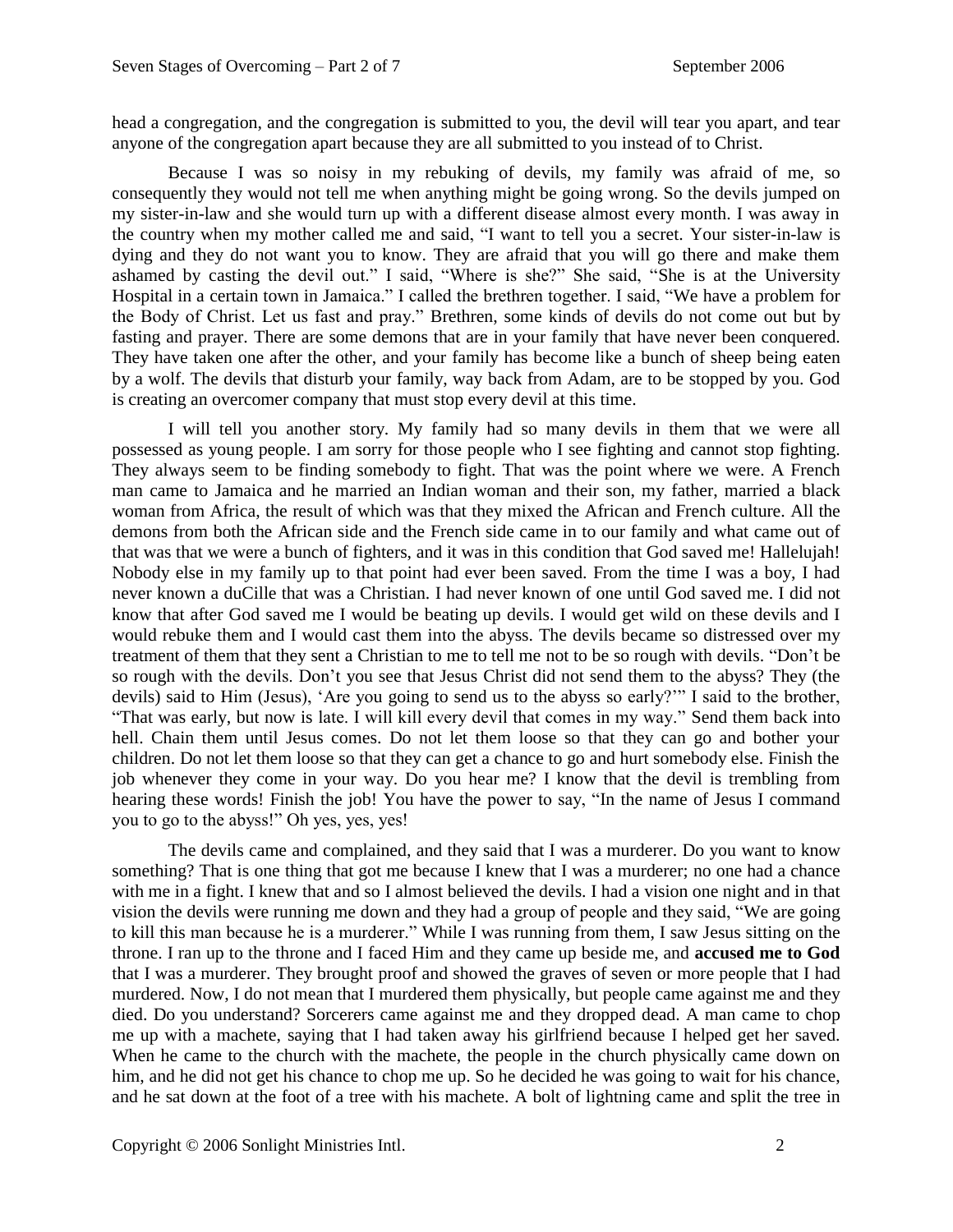two and the man was sitting right there and he died. So, they said that I was a murderer. Jesus sat there upon His throne, and these accusations were brought to Him, and the graves were the proof that I had murdered these people. Jesus said to me, "Come up here!" I was terrified now, for I thought He was going to condemn me for having murder in my heart when I was a sinner and that I did not get rid of it. I went up to the throne of God and Jesus said, "Sit here!" I sat beside Him at His left hand, and said, "Oh God, You put me at the left hand. The sheep are at the right hand, and the goats are at the left hand, so I am condemned!" And I woke up out of the vision. I began to feel very bad, and I suffered under that bad feeling until one day, Jesus came to me, and He said, "Where does Jesus sit?" I said, "Jesus is at the right hand of God." "So where is the left hand of Jesus?" He said, "It is between Us; you are at the right hand of God when you are at the left hand of Jesus." Oh, I was so much delivered. I will go back to the first story.

My sister-in-law was in the hospital, sick with polio. You know, polio contorts the limbs. The limbs begin to twist and contort. So, being it was a university hospital, they had all of the university students taking notes on how the polio was destroying her. I felt really sorry that I was about to disturb their lesson. During this time, the brethren were fasting and praying seventy miles away from her. An angel of God came into the church and he said to me, "Hold this." He gave me a handle to hold, and he stretched out a shaft. As we got to one point, he would attach another piece on to it and stretch it a little further. Then we came to the crossroad, and suddenly, he turned around to me and he said, "**Who is going to pay for this?**" Do you know that you have to pay for some of the deliverance that you receive? You see, you are dealing with spiritual laws. That is why Jesus Christ had to pay for your sins with His life. Amen. When you give out life to counteract death, you have to pay for it. You cannot give out what you do not have. **If you do not have enough life to give out, stay home**. **Do not go and pray for somebody when you do not have the life and the energy from God to set the person free.** I will give you another story. Remember now, I am giving you a story in a story in a story. As I go along, there are cases that have happened in my ministry to prove what I am saying. We were going to pray for a woman. She sent to ask us to come and pray for her. One brother who was in the group felt that he wanted the glory of being the one to heal her, because he heard from us that the Lord was going to heal the woman. So while we went on the road, he took a shortcut. He got to the house first and laid hands on the woman, and his hand withered (immediately). He began to have epileptic attacks, and he never got better until he died. A lot of the preachers that I know put themselves into trouble spiritually by trying to pray for people for whom they did not have the power to set free. In some situations, the Body has to come together and be with you. All of these healers that you hear about, every one of them go off track because they believe that they have the power in themselves. The Body of Christ is ordained of God to destroy the power of every demon on earth at this time. Not you or me or another person, but the Body of Christ together will do the job. Hallelujah!

Now, the sister was in the hospital, and this man was leading me on when he asked me, "Who will pay for this?" I was shocked! I said to myself, being a soldier of the Cross, that I was ready to die, so I said, "I WILL!" We went on until we got to the hospital. We went into the hospital room with all of the students standing around, taking their notes. She was contorting in the bed. Her limbs, her arms were kind of bent up. The angel went in and he took the end of his shaft and pushed it into her chest. He gave me a signal and said, "Go ahead." So I said, "In the name of Jesus!" and she leapt right out of the bed to the ceiling. Now, remember, I was in the Spirit, and the angel that was with me was in the Spirit, and there were natural people standing up there observing this woman. So, all of a sudden, the woman leapt up into the ceiling, and came back down praising God! Amen! She was a loudmouth like me. She shouted, "**HALLELUJAH!"** The students backed away and quickly got out of the room. The teacher said to them, "Well, these things do happen sometimes." They never really knew what happened! They never knew what happened! Hallelujah! That demon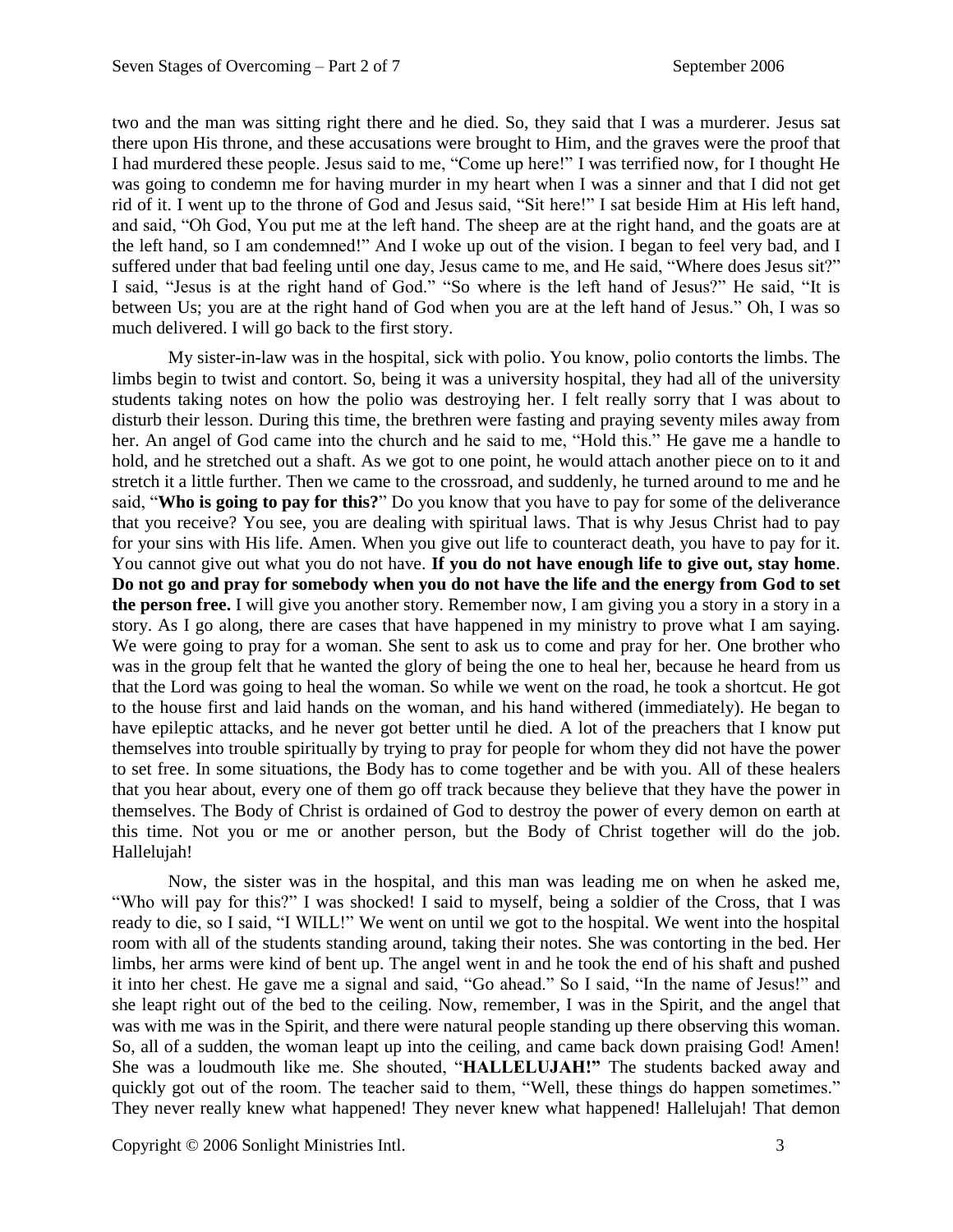was conquered that day because there was a Body of people working together. I say that serving God is a science. If you people really realized the power that you have, you probably would be boasting around a little bit. It is a science. He said, "One shall chase a thousand" (Deuteronomy 32:30). So a hundred of you, how many millions are you going to chase? And Satan knows this. So guess what? He comes and he tells you something about somebody over there, and he tells the other one something about that one, and he tells another one something about this one, and you start believing it. In the doing of it, he (devil) cuts the power out from among you! Hallelujah!

Teach the children to pray with you, and you will see some marvelous things happen when these little ones say to God, "God, do so and so!" They are not involved with adult sin. They are pure. God said, "Unless you become as little child, you will not be able to enter the Kingdom of God" (Matthew 18:3). Amen. You catch the child and you discipline him and the next moment he comes up hugging you. He forgot the hurt - we need to be like that! We need to forgive one another. When some brother comes and he hurts you accidentally, **excuse him!** "He was not feeling good today!" "He did not know he did that to me." Do you understand? Excuse him, because the connection between you and him is most important for the work of God. Hallelujah!

I will tell you another story. Jamaica began to go down hill as a society. Young boys, twelve or thirteen years of age, began to take guns and shoot people indiscriminately. They were let loose and wild, and I looked at the condition and I said, "My God, this is hopeless." If you had a twelve year-old child and you could not control him because he would take a gun and shoot you, what would you do? They shot so many that the police were even afraid of them. You see, an innocent little child would come along and the next thing you would see is that he pulls out a gun and he shoots you without even questioning you. So I said to God, "Oh God, this is hopeless. Is there any hope for Jamaica?" Do you know what God said to me? "Will you stand in the breech?" I, eighty-four years of age, was to stand in the breech for a whole nation? I said, "Yes, Lord!" Amen. I have never refused a challenge in my life. I said, "Yes, Lord! I will!" Hallelujah! To say, "Yes," is one thing, but to find yourself in the middle of a fight is another. So we started out, and you know some of what is going on in that arena.

But God began to create **change** as we prayed; we are asking you to add your strength and power to the fight and help us win this battle. Pray that God will create **change**, and will bring **deliverance**. Hallelujah! So, God spoke to the angel (messenger) of the church in Jamaica; I have given the message of hope for a country, a nation, and a people. He said, "*I know thy works*" (Revelation 3:1,8,15).

Now, as the Spirit of God began to move here in this place in the midst of this Czech nation, He began to move out through the windows. The Spirit of God began to move over this town that we are having our meeting in. Amen! You are being given the charge of the whole area, not just Czech, but Slovakia also. You have been given the charge. God is saying, "I am speaking to the angel of Slovakia and the Czech Republic." He said, "I know your works. I know your works." You have not started working yet! God is putting people in charge of certain things, and you had better know it, or else you will not do the job. Europe is under condemnation. The whole place is under judgment. The blood that has been shed in these places has reached up to God's Heaven and there are souls crying for justice. How are you going to get justice? God says to the angel of the church of Slovakia, "I am giving you the charge to deliver Europe out of the hands of Satan." You know, the Muslims say that they are going to take Europe. Did you know that? The Muslims believe that the people of Europe are living so carelessly that they will be able to take Europe. They believe that if they drop a few bombs around here that you people will give in to them. I am saying to you, brethren that the time has come for somebody to stand up in the Spirit and to say, "I will resist and overcome the anti-Christ that is rising up in Europe."

Copyright © 2006 Sonlight Ministries Intl. 4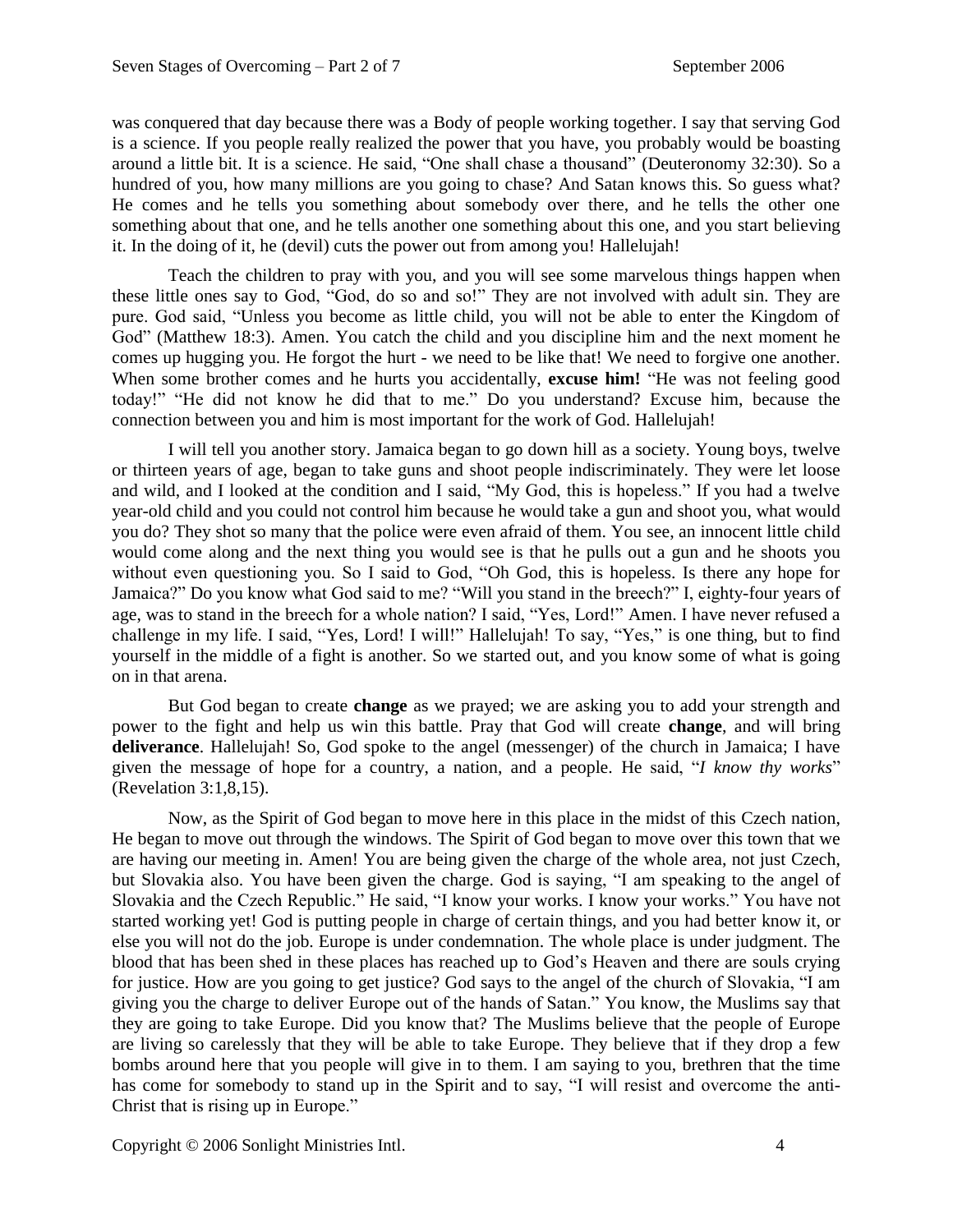Revelation 13 tells us of a beast that rose up out of the sea, and the beast had seven heads and ten horns. Seven major nations, and ten men who will rule - this beast will have a certain time to reign, but the time that is specified for the beast to have power in Europe and over the whole world is the same time in which the sons of God will have power **to control the beast.** I will give you an idea of the magnitude of this beast. If all of the atom bombs in Russia, the United States and China, just those three countries, were to be released in the atmosphere, no creature would be left alive upon the earth. But the madman in Iran, Abdullah Ahmadinejad, said that he is appointed of God to bring about Armageddon. He does not know what he is talking about. In the first hour of that Armageddon, there would be no Iran left. Don't you understand? A country of that size - it would not take a day to finish it. It would become a desert. Russia claims that they are missing several of the dangerous suitcase nukes. Missing them! Russia made these suitcase type of bombs, yet they cannot find them. The whole of Prague, and all of the surrounding area, would be finished in a second with one of those bombs. These are the bombs that Bin Laden and his people were trying to get, and we understand now that they have some of them. The intelligence sources think that they are secretly planting them in certain cities.

Now, the Scripture says that the wrath of man is come and that it is God's time for His wrath, also. So that means that the time will come when God has to intervene and stop them. Nobody is going to destroy God's world. He is not going to allow it. You see, when Satan finds that he cannot win, he will make up his mind to destroy every human being on earth. Now, people have the power right now to do it. As a matter of fact, the power is so frightening that everybody who has it is afraid to use it. We would never use it. So then, when Satan saw that Russia would not use it, the Americans would not use it, and even India would not use it, the devil went and got himself some unstable people to believe that their god says that they must use it. I will tell you what will happen - God will stop them. Do you hear me? **God will stop them**, **and you are given the power from God to stop them!**

I asked God, and I have been asking Him for many, many years, maybe for over thirty years, to tell me how He was going to do this. Then one day, God came and said to me, "Do you want to know how I am going to stop the world from being destroyed?" He said, "I am going to give power unto My two witnesses. I am going to give you power over every power that is on earth or in hell." Glory to God! "You are going to stop them." So when I heard that, I went to the brethren, and I said, "Brethren, Bin Laden is doing too much. Let us stop him." So we started to pray against Zarqawi, because he was killing so wildly in Iraq, and every one of them that we have spotted and prayed for, have been caught or destroyed. Now we are praying for Bin Laden and he is almost finished. We are praying for Ayman al-Zawahiri, which is the Egyptian that is second in command to Bin Laden, and their doom is set. You say, "But Brother Cec, isn't that political?" It is not political. It is spiritual. Let me tell you something that you need to know. Spiritual forces are protecting those men. Yes. Hussein came out clearly with it, and he told how the spirit came to him and told him so and so and how he is being protected by it. Remove the protection because you have the power to do it. Say to God, "Remove the protection from the men who are destroying the world! Stop them, my God, that the world might be saved, that we might be able to deliver the people!"

So God spoke to the angel of the church in Smyrna – He has set a people in every part of the world to deliver the world out of the destruction. I wish we had the time to go downtown, to go in groups, covering the north, south, east and west ends, to walk in the town and to destroy the power of the spirits that are in this town. Oh yes! The Bible says, "The blood of Abel cried out to God" (Genesis 4:10). Do you think that all of the innocent people who have been killed in this area, during the time of the Russians, and everybody coming through here murdering people, do you think their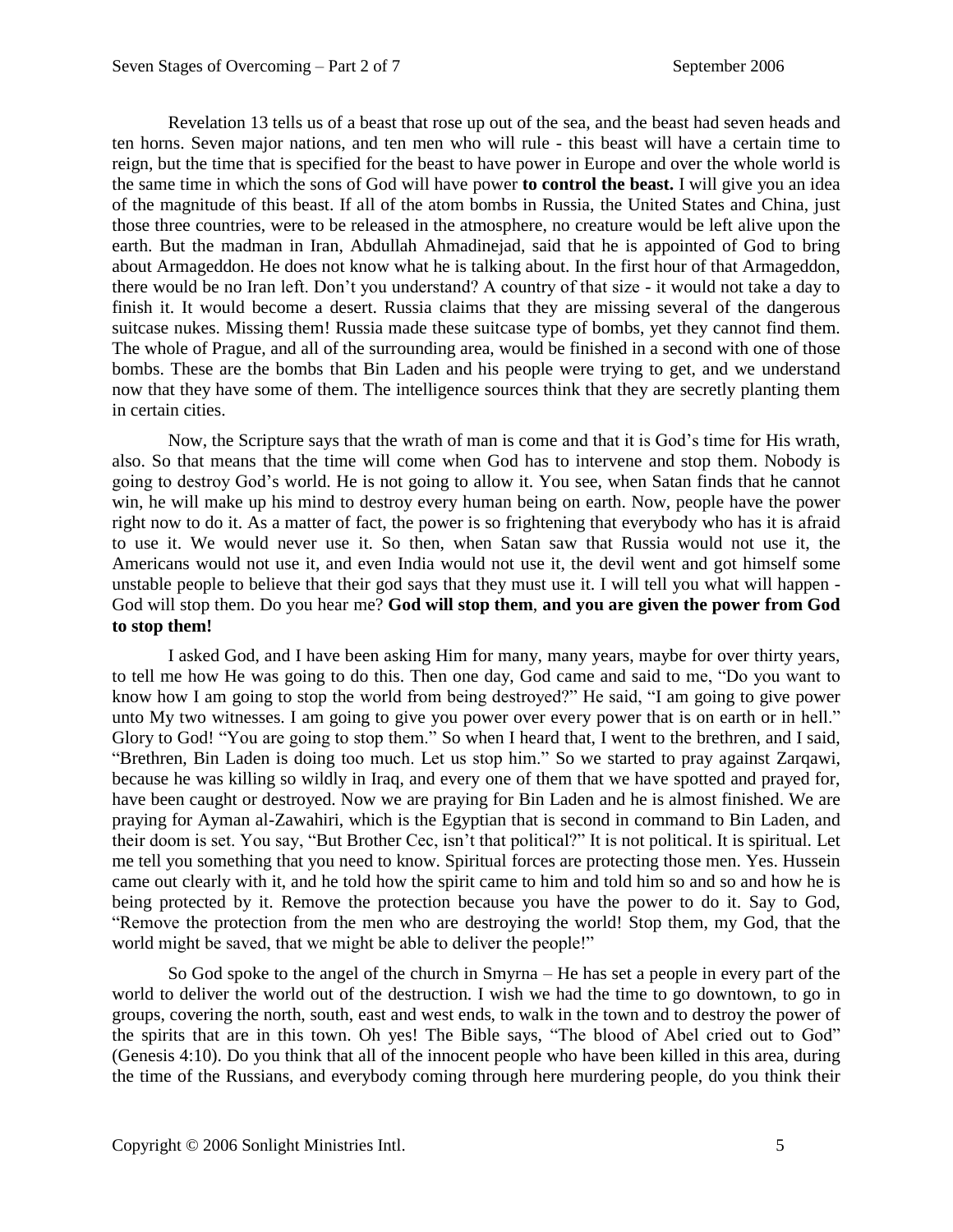spirits are there? Do you think that blood is still there crying out? Yes! Walk through the cities, and tell them that the time has come for their deliverance. Oh yes. Discharge them.

I was living in a place called Saint Mary in Jamaica, and every Christmas a spirit would come up from the sea and manifest like a man with a wooden foot. He walked up the stairs and I was on the fifth floor. My little room was in the attic up there. The moment the spirit started coming upstairs, everybody in the house started trembling. I started getting mad. I had to fight this thing, whatever it was. Man or beast, I had to fight him, because he made everybody afraid. Instead of being afraid, I got mad. That is the boldness that God put in me! So he came right up. He must have sensed me in my room. He came up to the attic, and he knocked three times on my door - BAM, BAM, BAM! I did not expect that, so I did not know what to do, but he came back the next night. Now, I knew what he was going to do, and I knew what I had to do. Before he got up to my room, I opened the latch , and stood behind the door. So when he came and knocked, BAM, BAM, before he could get to the third knock, I jumped right out on him and shouted, "In the name of Jesus!" Man, he fled! He never came back there as long as I lived there. No spirit, no spirit, not even the devil himself, can stand your rebuke! The Bible says to rebuke the devil, "Resist the devil, and he will flee from you" (James 4:7), because God has given you the authority. God has given man the authority to rule on earth and everything that moves within this atmosphere. You have the power; do not allow devils to disturb you in order to lead you astray. YOU HAVE THE POWER! That is the reason why you are guilty when you do not use it, because you have the power to do it and you did not do it. Amen. **We have the power in Christ to overcome the devil.** Let us go back to our reading now.

Verse 8, *And unto the angel of the church in Smyrna write; These things saith the first and the last, which was dead, and is alive;* You must be conscious that you are dealing with a **living God!** You must be conscious that you are dealing with a **God who has the power over death!** And if you have in you the **living God who has the power over death,** why should you be afraid of death or anything else? You were created as conquerors! The children are created as conquerors! You were **not created to be overcome by any devil on earth! No circumstance on earth is greater than your God and He is inside of you!** If you have a problem and you start hanging your head, **you are denying God!** Hallelujah! Never submit to any circumstances! Brother (Henry) Gruver comes before me. He is a walking man. He walks and he prays in all of the cities, and binds up the devils in those cities. He was walking in Scotland and he fell over a precipice and damaged his leg very severely. There was no way to call anybody for help. He was down there on the side of the cliff, hanging on to a piece of wood that was growing out of the side of the mountain. He looked up and there was a road above him, but no way to get back up there. Any ordinary human being would have said, "Oh God, what am I going to do now?" Probably one would start finding ways of calling for help, and bandaging up your leg, or something like that. But not Gruver! He did not do that. He cried, "In the name of Jesus!" He took out his Bible, because the Lord spoke to him that faith cometh by hearing and hearing by the Word of God. So he began to read his Bible. It was then and only then that he started struggling to climb up with one leg. He would not accept a leg that would not work like it was supposed to. The man started struggling and after an hour or more he had made it a little way up. Remember now that all of this is being done in excruciating pain, but he persisted until he climbed the rock and got back onto the road. He found a piece of stick to help him to walk, and he walked with that leg that was damaged so badly that medically it should not have been working at all. By the time that he had gone a distance, the leg felt better. When he got to his destination, the leg was healed. **YOU HAVE A LIVING GOD!**

There was a woman in Bloomington, Illinois, who had an accident, and she busted her kneecap wide open, and her shin was busted in several places, six inches down. The doctors told her, "We will have to amputate that leg. You will never use it again." Remember now, God was out to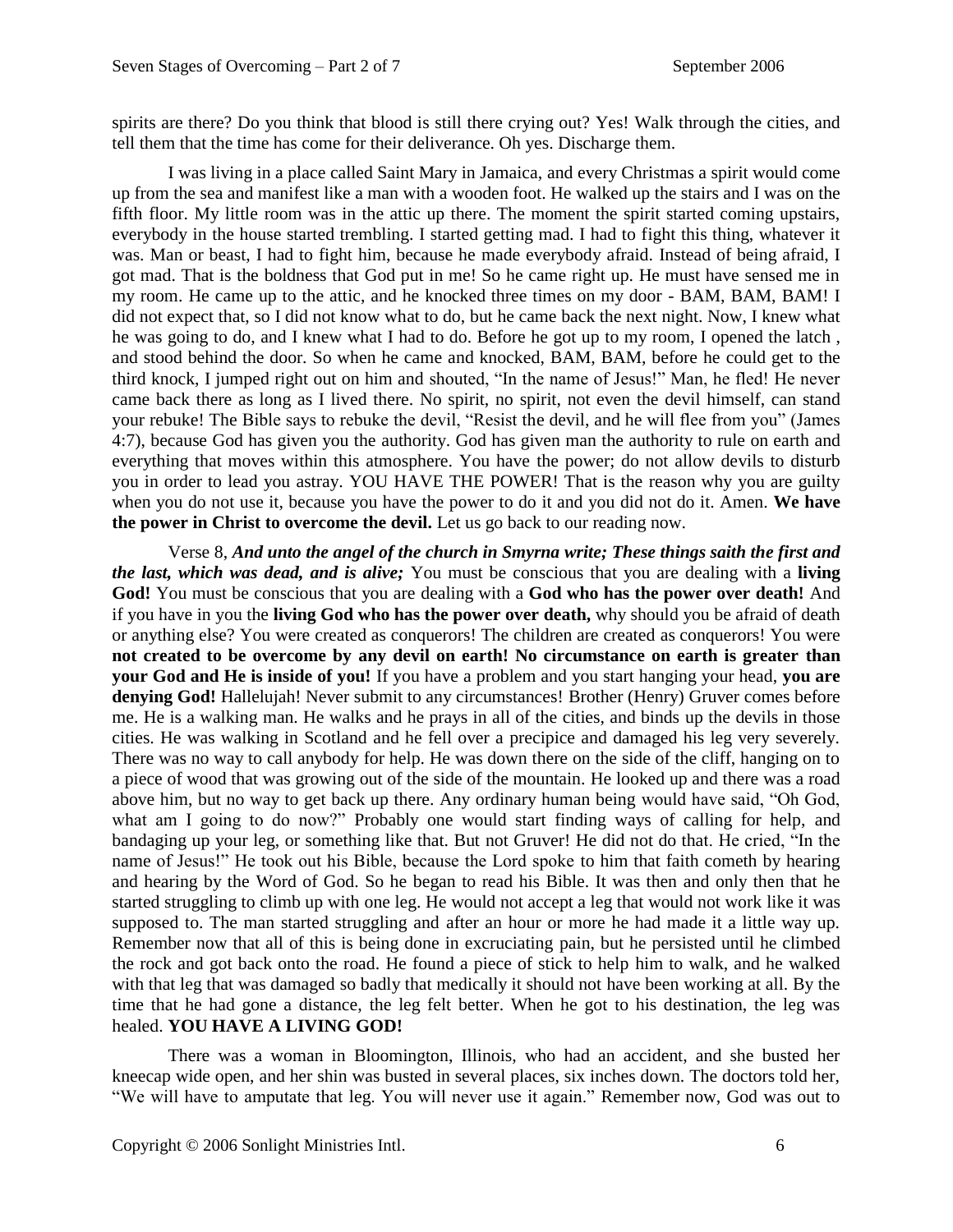start a work in Illinois. God came to her and she said that she heard a voice say to her, "Do not allow them to amputate your leg. Go to the meeting tonight." We were having a meeting in a basement, down underneath the floor. They brought this woman in, and when they put her down, her leg was extremely swollen. We laid hands on the leg and commanded a healing, and the woman jumped up and danced around the building! I am just showing you how God is. He is sometimes very peculiar. He healed the leg, but nobody knew He healed it because the leg was still swollen, and it was very painful for her after she danced. Well, they took her home, and her husband was an unbeliever, and he hit the ceiling after he found out. He decided to take us all before the court to get us arrested. He believed that his wife was going to lose her leg, and that some preacher came and deceived her that she was healed. He felt that he had all the proof for it because the leg was swollen, and she was in pain. So I called to a brother in Bloomington who was a doctor. I said, "I'm sending this sister over to you. Please check her out for me." When he checked her, he called back to say, "What was wrong with her?" I said, "She had a broken knee cap and a broken shin bone." He said he could not find any break at all, and he prescribed some Epsom salts and some hot water. When they took her home to her husband, he was fit to be tied. He rushed her off to another hospital. When they got there they did an x-ray. Remember now, the first hospital had an x-ray of broken bones. Now, a few hours after the x-ray, the result was no broken bones. He said to the doctor, "Are you sure?" The doctor said, "Here is the picture." There was a picture of NO broken bones. **He gave his heart to God immediately.**  Yes! He wanted a God like that! Amen! Hallelujah! And the church took off! Everybody started coming where we were preaching. That is why it only takes ONE message from God to preach to a whole church. Praise be to God!

Let me close here. Verse 9, *I know thy works, and tribulation, and poverty, (but thou art rich) and I know the blasphemy of them which say they are Jews, and are not, but are the synagogue of Satan.* We do not have any poor people in our midst. We together are rich. If you want to be poor, you have to go by yourself. Do you understand? You say to God, "Poor me!" **But you cannot say poor us!** We are not poor together. We have the riches of almighty God! Hallelujah! God wants to inform you that although you think you are poor, you are really rich! *I know thy works, and tribulation, and poverty, (but thou art rich) and I know the blasphemy of them which say they are Jews, and are not, but are the synagogue of Satan.* Listen, the whole church has become *the synagogue of Satan*. It is hard to believe. It is hard for you to believe that the whole world of church people has become *the synagogue of Satan*. But if the people accept a sorcerer, an evil doer, someone who cannot live clean as their bishop and their lord, then the people themselves are unclean. Hear me, please!

An Indian Maharajah came and took four young men from England, the Beatles. He took them to India, and he introduced them to the demons or the devils that rule India, and he gave them spirit guides. Do you understand what I am talking about? When you go into the occult, the first thing that you get is a spirit guide, and the spirit guide will tell you what to do. They got spirit guides and they begin to sing as a band. If you have ever been to India, you will know how they sing to their gods. You can get an idea of it by these fellows that shave their heads. What do they call themselves? Hari Krishna.

You use a guitar with twelve strings or six strings. The stringed instruments that you use are "many-stringed," but the stringed instruments that they use in India have one string. They go, "yeng, yeng, yeng, yeng, yeng," and that is the way they sing. It is a spirit sound that affects the soul. Do you hear me? It is a spirit sound that affects the soul. I want you to notice that along with that they use a drum, and if you check your Bible, you will never find an instrument named a drum in your Bible. So then, for Satan, who was the master of music in heaven, he taught them a certain type of music TO AFFECT THE SOUL of the hearers. Now, they come out as a band and they start to sing.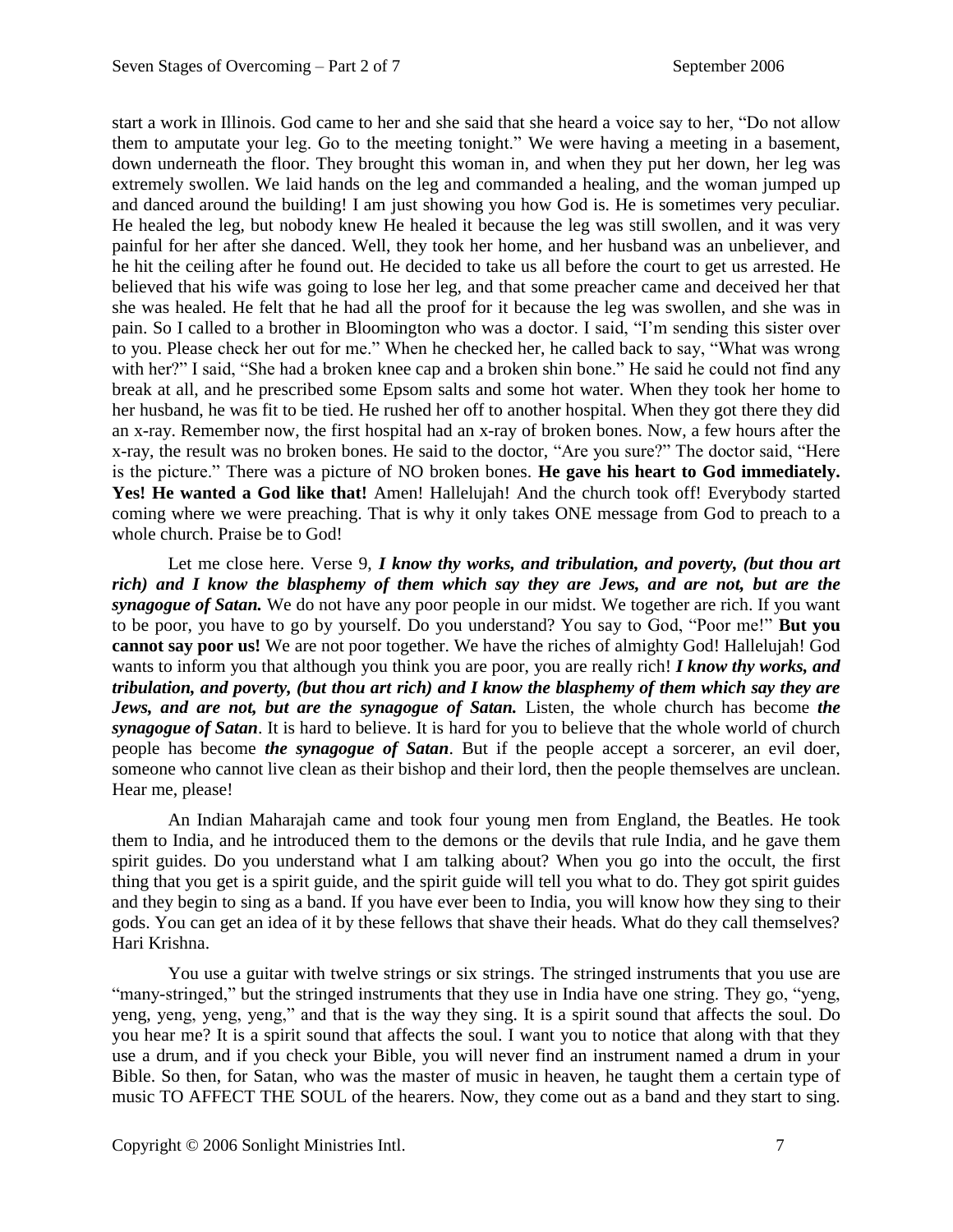As they start to sing, in the background is the "yeng, yeng, yeng, yeng, yeng," going on. And there is a subliminal sound – that means that you do not hear it with the natural ears - **but it affects the soul**, and it introduces an evil spirit to you. And brethren, all music has changed! I go to listen to a Christian singer, and they are just going on like the world, the same way that the world sings. Nobody sings a straight tune anymore. It is all orchestrated from hell. So we become addicted to it.

**I'm telling you now about the church falling.** They do not sing a tune or a song like you sing. They have a sound there that is kind of "off-key." Have you ever wondered why so many girls faint when the Beatles play? That is the proof that it is something spiritual. I have seen a crowd of people and dozens of girls just faint. Now, they take that music and they bring it into the church. And when you see the people praising, you do not hear one word of what they are saying. All you hear is the music. Now, God ordained you that you cannot serve Him without conscious words. That is why when you sing a song in English, you must also sing it in Czech, because Czech is part of your being, and you grew up with it. The meaning that it brings to your soul is more solid than singing in a foreign language. Do you follow what I am saying? I am singing and I am looking at the Czech words with you, while my mind is thinking in English. So therefore you notice that when the song is sung in Czech that the Czech brethren get a lift! When you sing it in English, the English brethren get a lift! It is because God has ordained for you to sing with understanding. That is why we discourage the brethren from doing what they call "high praise." Yes, there is high praise, but it is when the Spirit of God moves and the people start to praise without consciousness, into the Spirit. At one time, the church began to talk about "high praise," and I will tell you what they started doing. They started going "yeng, yeng, yeng," and that was the way that they were going on – **no words**, just the music. They began to dance and move to the music, and it means that it is the spirit of the music that is taking them, **no words**. There is no, "Thank You, Jesus! Thank You, Lord! You have brought me out a mighty long way! A mighty long way!" I start to dance when I consider from whence He lifted me out of the pit and I rejoice. Hallelujah! So, the church has been taken! Completely taken! They want to have the drums in the church, jazz drums. Jazz drums come from hell.

Do you know who Brother Andrae Crouch is? Andrae Crouch is a singer/musician, and he is now a minister. He has a very powerful style. The performers are all dressed in black, and they march and sing. So, Andrae Crouch went to Africa to thrill the African people with this powerful music. While he was performing, and I am telling you, when they began to strike the music - you felt it in your soul. Have you ever heard music that makes your liver tremble? That is how it hit you. Well, while he was carrying on, a man ran from the back screaming, "Stop, stop, stop! You are calling all my demons away. I can't get any of them to work for me. They are all coming to your beat of music!" Believe me, the drumbeat of Africa has a meaning in the spirit world, and the spirits come according to the beating of the drums. Amen.

You know I cannot go on any further with this, but all I can tell you brethren, is that **we are looking at a fallen church, a church that does not recognize God from the devil**. Let me read this for you and then I will close. Revelation 18:2, *And he cried mightily with a strong voice, saying, Babylon the great is fallen, is fallen, and is become the habitation of devils, and the hold of every foul spirit, and a cage of every unclean and hateful bird. 3For all nations have drunk of the wine of the wrath of her fornication, and the kings of the earth have committed fornication with her, and the merchants of the earth are waxed rich through the abundance of her delicacies.* What God is saying is that the church has fornicated with the world, mixing godliness and satanic worship, and the brethren who are in the church are in the system, OR HAVE THE SYSTEM IN THEM. Did you know that you can leave the system and yet you have it in you? I left the world system, yet I have part of the world system in me. I have the music of the world in me. I left the world system, yet I have it in me. Amen. God is giving you some advice. Verse 4, *And I heard another voice from*